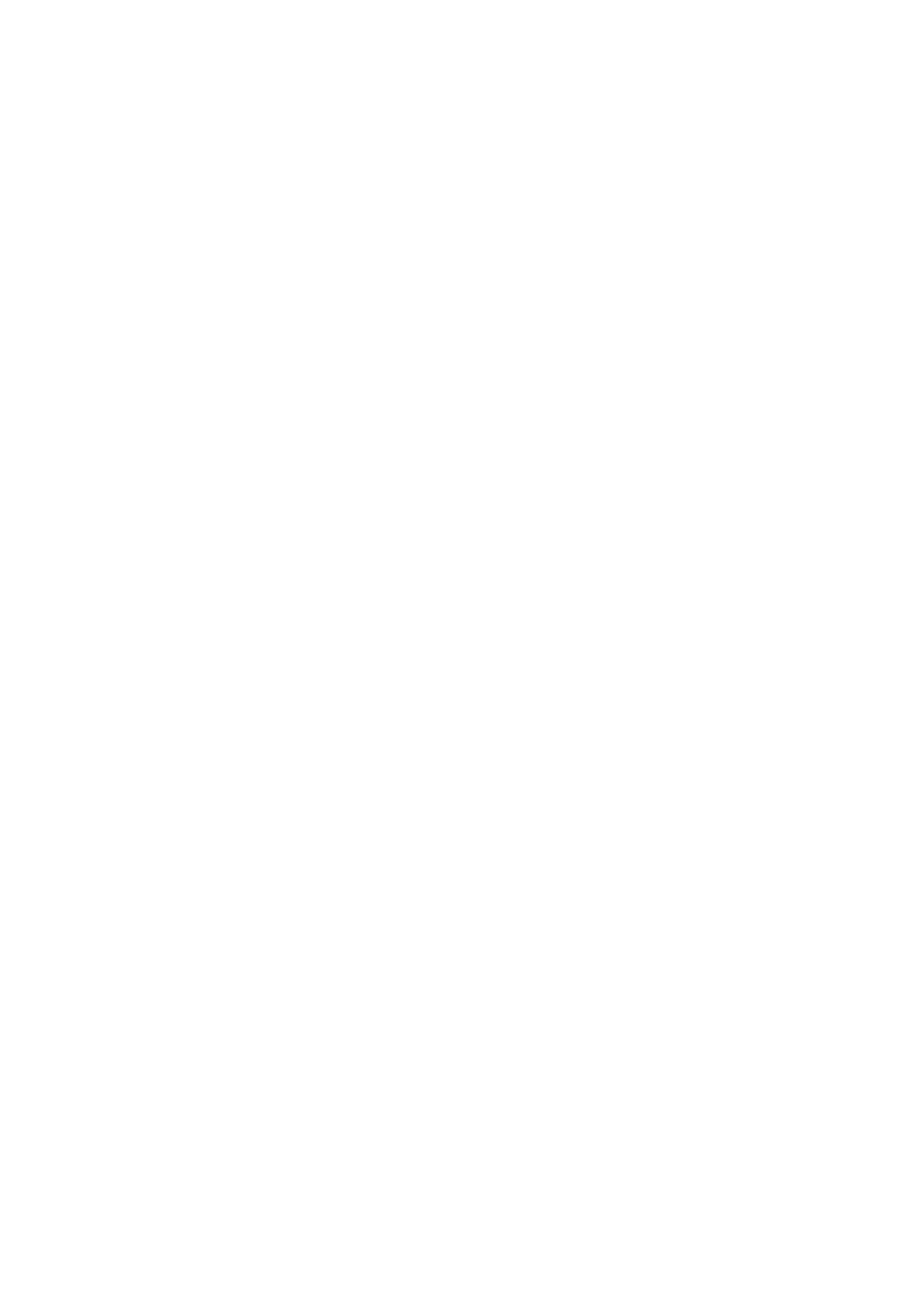*I certify that this public bill, which originated in the Legislative Assembly, has finally passed the Legislative Council and the Legislative Assembly of New South Wales.*

> *Clerk of the Legislative Assembly. Legislative Assembly, Sydney, , 2011*



New South Wales

## **Gene Technology (GM Crop Moratorium) Amendment (Postponement of Expiry) Bill 2011**

Act No , 2011

An Act to amend the *Gene Technology (GM Crop Moratorium) Act 2003* to postpone the expiry of that Act.

*I have examined this bill and find it to correspond in all respects with the bill as finally passed by both Houses.*

*Assistant Speaker of the Legislative Assembly.*